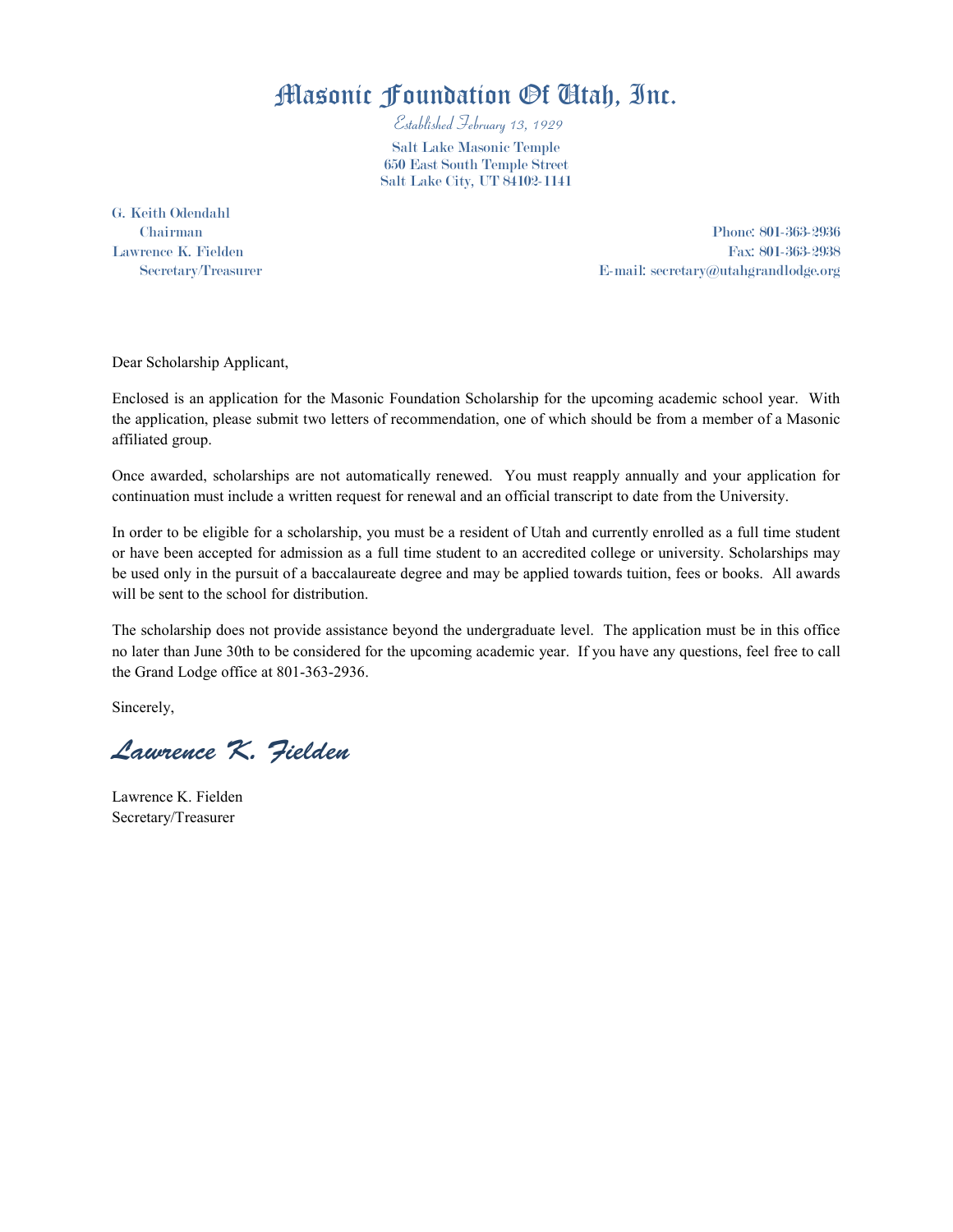Masonic Foundation of Cltah

Established February 13, 1929

**Scholarship Application**

| Name:                   |                                                          |                 |                                                                                |                                 |         |
|-------------------------|----------------------------------------------------------|-----------------|--------------------------------------------------------------------------------|---------------------------------|---------|
|                         |                                                          | (Last)          |                                                                                | (Middle)                        |         |
| Address:                |                                                          | (Street)        |                                                                                | (Apt. Number)                   |         |
|                         | (City)                                                   |                 |                                                                                | (State)                         | (ZIP)   |
| Telephone:              | (Cell)                                                   |                 | (Home)                                                                         |                                 | (Email) |
|                         | ** Student ID Number<br>For school you will be attending |                 | Date of Birth                                                                  |                                 |         |
|                         | High School Graduated From:<br>A.P. Classes:             |                 | <u> 1989 - Andrea Andrew Maria (h. 1989).</u>                                  |                                 | Year:   |
|                         | *College/University<br>you plan to attend:               |                 |                                                                                |                                 |         |
|                         |                                                          | Major:          | Minor:                                                                         |                                 |         |
|                         | Classification:                                          | Former Student: | First Time Student: ________ Continuing Student: _____<br>Last Year In School: | Year You Expect to<br>Graduate: |         |
| <b>Vocational Goal:</b> |                                                          |                 |                                                                                |                                 |         |

Post High School educational institutions you may have attended:



Middle States Association of Schools and Colleges (MSA), Commission on Higher Education

New England Association of Schools and Colleges, Commission on Institutions of Higher Education (NEASC-CIHE)

North Central Association of Colleges and Schools, The Higher Learning Commission (NCA-HLC)

Northwest Commission on Colleges and Universities (NWCCU)

Southern Association of Colleges and Schools (SACS), Commission on Colleges

Western Association of Schools and Colleges, Accrediting Commission for Senior Colleges and Universities

\*\*Student ID issued by the College/University you are attending.